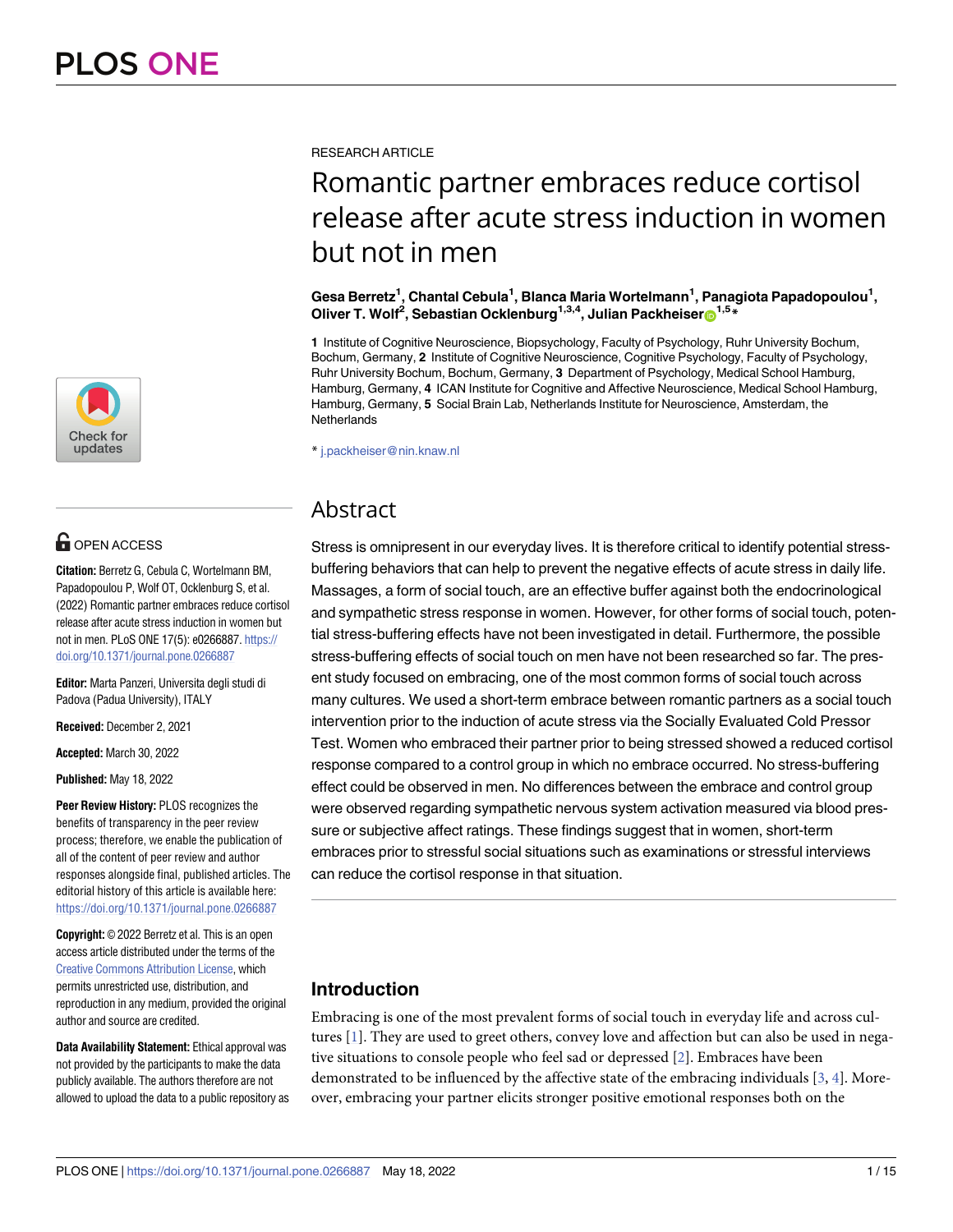<span id="page-1-0"></span>they contain demographic data that allows for potential identification of the participants. For questions regarding the ethics approval, please contact the relevant ethics committee [\(ethikkommission-psychologie@rub.de](mailto:ethikkommission-psychologie@rub.de)). To make the data accessible, we uploaded both data and code to a private repository in Open Science Framework (<https://osf.io/8gyr2/>). Requests for the data can be made to two of the authors ([gesa.](mailto:gesa.berretz@rub.de) [berretz@rub.de](mailto:gesa.berretz@rub.de) or [j.packheiser@nin.knaw.nl](mailto:j.packheiser@nin.knaw.nl)) or to the local ethics committee of the Psychology Department at Ruhr University Bochum [\(ethikkommission-psychologie@rub.de](mailto:ethikkommission-psychologie@rub.de)).

**Funding:** O.T.W. is financially supported by the Deutsche Forschungsgemeinschaft (project number: 400672603; grant: WO733/18-1). S.O. is financially supported by the Deutsche Forschungsgemeinschaft (project number: 400672603, OC127/9-1). J.P. was financially supported by the German National Academy of Sciences Leopoldina (LPDS 2021-05) and received his salary from this organization. The funders had no role in study design, data collection and analysis, decision to publish, or preparation of the manuscript. We acknowledge support by the DFG Open Access Publication Funds of the Ruhr-Universität Bochum.

**Competing interests:** The authors have declared that no competing interests exist.

behavioral and neurophysiological level compared to embracing objects [\[5](#page-12-0)]. The positive feeling of an embrace is also associated with the duration of the embrace since longer embraces are perceived as more pleasant compared to very short, i.e. 1s long, embraces [\[6\]](#page-12-0).

The positive emotional effects of embracing might explain why it is linked to benefits on physical and mental health. For example, embracing has been shown to reduce blood pressure  $[7]$  $[7]$ , is associated with decreases in inflammation  $[8]$  $[8]$  and with increased subjective well-being [\[9](#page-12-0)]. Furthermore, embracing is linked to a reduced risk of infection and an accelerated recovery from viral diseases [[10](#page-12-0)]. The latter study suggested that this health benefit might be due to the potential buffering effects of embraces on the stress response as this effect was especially dominant on days with interpersonal tension.

Stress is one of the leading factors associated with a variety of mental disorders such as depression, burn-out or anxiety disorders  $[11-13]$ . While these disorders are generally linked to long-term stress exposure, acute stress has been, amongst other things, associated with increases in negative mood indicating the importance of regulating stress for subjective wellbeing as well [\[14\]](#page-12-0). On the physiological level, the stress response comprises two separate but interconnected branches. The activation of the sympathetic nervous system leads to a fast release of adrenalin from the adrenal medulla as well as noradrenaline from postganglionic neurons resulting in an increase of heart rate, blood pressure and breathing frequency [\[15\]](#page-12-0). This release is paralleled by the nucleus coeruleus leading to an increase of adrenalin and noradrenalin in the brain which is connected to the subjective feeling of stress [\[16\]](#page-12-0). The other branch consists of the hypothalamic-pituitary-adrenocortical (HPA) axis. Here, secretion of corticotropin-releasing-hormone and arginine-vasopressin from the hypothalamic paraventricular nucleus causes the release of adrenocorticotropic hormone from the pituitary into the circulatory system. This leads to a release of glucocorticoid hormones from the adrenal cortex. In humans, cortisol represents the main glucocorticoid and is therefore regarded as one of the major stress hormones [\[17\]](#page-12-0).

Major stressors that have been demonstrated to activate these two systems are pressure to perform, uncontrollability and social evaluation [[18](#page-13-0), [19\]](#page-13-0). While confrontation with other people can elicit a stress reaction, the presence and the support of others, especially through social touch, can also act as a buffer towards the bodily stress response. For example, Heinrichs et al. [\[20\]](#page-13-0) exposed men to the Trier Social Stress Test (TSST), a stress induction paradigm exerting psychosocial stress [[21](#page-13-0)], and found that a preparation for the social evaluation of TSST with social support reduced the secretion of cortisol. Furthermore, they also administered oxytocin which has been demonstrated to exert stress-attenuating effects [[22](#page-13-0)] and is released especially through social touch [\[23\]](#page-13-0). Heinrichs et al. [[20](#page-13-0)] found that social support plus oxytocin provided an even stronger buffering effect for the secretion of cortisol compared to social support by itself.

Prolonged social touch and the associated increased levels of oxytocin have been suggested to induce a shift from sympathetic to parasympathetic activation in animal studies [\[24\]](#page-13-0) and have been demonstrated to increase psychophysiological relaxation in women [[25](#page-13-0)]. Furthermore, embracing a human-shaped cushion during a phone conversation has been shown to reduce cortisol levels in women compared to a phone call without the embrace [\[26\]](#page-13-0). However, these studies did not perform a stress induction calling into question whether these effects apply to acute physiological stress reactions. To our knowledge, only a few selected studies investigated the role of prolonged physical contact on the acute stress response in the laboratory. For example, Ditzen et al. [[27](#page-13-0)] studied the effects of different types of couple interactions on cortisol and heart rate responses elicited via the TSST in women. In three experimental groups, they tested the effects of no interactions between romantic partners, verbal social support and physical social support in form of a 10-minute-long shoulder massage on the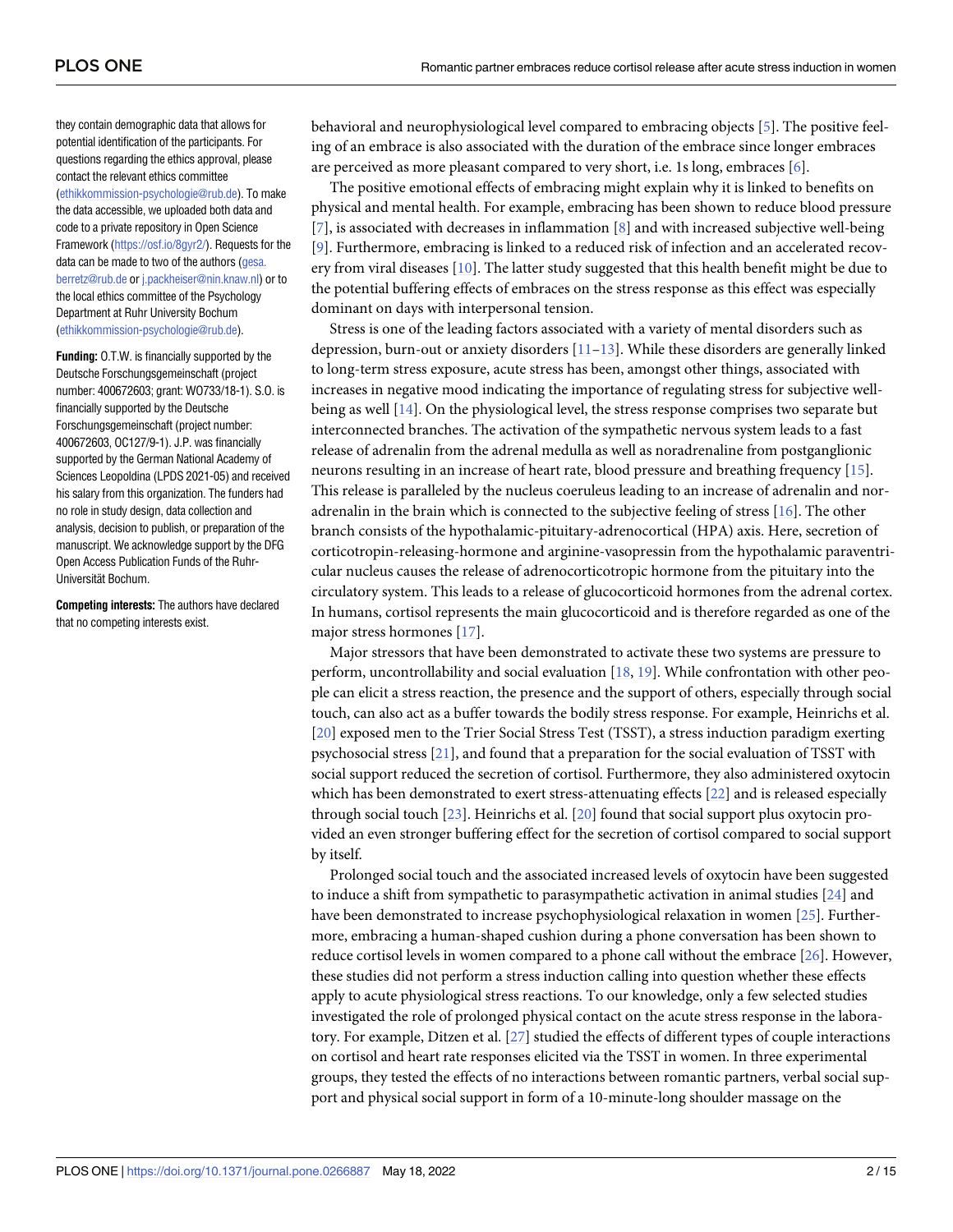<span id="page-2-0"></span>sympathetic nervous system and the HPA axis. They found significant decreases of both heart rate and cortisol release exclusively in the physical support group suggesting that physical contact provides the most effective buffer against the bodily stress response. In line with these findings, Grewen et al. [\[28\]](#page-13-0) compared cohabitating couples that either held hands for a prolonged period (10min) and shortly embraced each other afterwards (20s) or did not touch each other prior to a public-speaking task. They found that the mutual physical contact attenuated systolic, diastolic blood pressure and heart rate increases compared to the control group. Finally, Pauley et al. [\[29\]](#page-13-0) subjected romantic couples or platonic friends to acute stress after they talked either about fond mutual memories for a period of 10 minutes and embraced afterwards (*<* 10s duration), only shared each other's presence or waited separately for the stress induction to begin. The authors observed an attenuated cardiovascular stress response in all participants that went through the affectionate communication plus embracing condition. For HPA-axis activation, the findings were moderated by the relationship type as platonic friends showed a stronger increase in cortisol after expressing mutual affection compared to romantic partners that only shared each other's presence.

Since the previous studies either used long-lasting touch such as massages or combined embraces with other means such as hand holding or affectionate communication, the present study investigated if short embraces by themselves can buffer against the stress reaction since embraces have been indicated to be a viable stress buffer in stressful situations [\[10\]](#page-12-0). To this end, we invited romantic couples and randomly attributed them to two experimental groups. One group was asked to perform a mutual embrace before undergoing a joint stress induction procedure. The other group did not embrace each other, and partners only provided support through their physical presence. We hypothesized that the embracing group demonstrates a reduced cortisol and blood pressure response to the stressor in accordance with previous findings [\[25–29](#page-13-0)].

## **Methods**

#### **Participants**

A total of 76 participants with an average age of 22.30 years (standard deviation: 2.24; range: 19 to 32 years) were included in the final sample. 36 participants were male and 40 were female. Participants were invited as romantic couples and therefore always came in pairs. All participants were in heterosexual relationships even though we did not exclude couples of other sexual orientations from participating in the study. The numerical imbalance in the groups resulted from post hoc exclusion of participants due to technical issues. The participants included in the final sample had no history of mental or neurodevelopmental disorders, were non-smokers, did not take any medication and had no prior experience with the experimental paradigm. Furthermore, the body mass index was between 18.5 and 27 since obesity has been linked to systematic increases in HPA-axis responsivity [\[30\]](#page-13-0). The study was approved by the local ethics committee at the faculty of psychology at Ruhr University Bochum. All participants gave written informed consent and were treated in accordance with the declaration of Helsinki.

#### **Experimental procedure**

All experiments were conducted between 1pm to 6pm to control for effects of the circadian rhythm on cortisol [\[31\]](#page-13-0). To prevent the contamination of saliva samples, the participants were explicitly asked not to eat or drink anything apart from water for one hour before the procedure. Couples arrived jointly and were then attributed randomly to one of two experimental groups. In the control condition, couples underwent a stress induction procedure (see below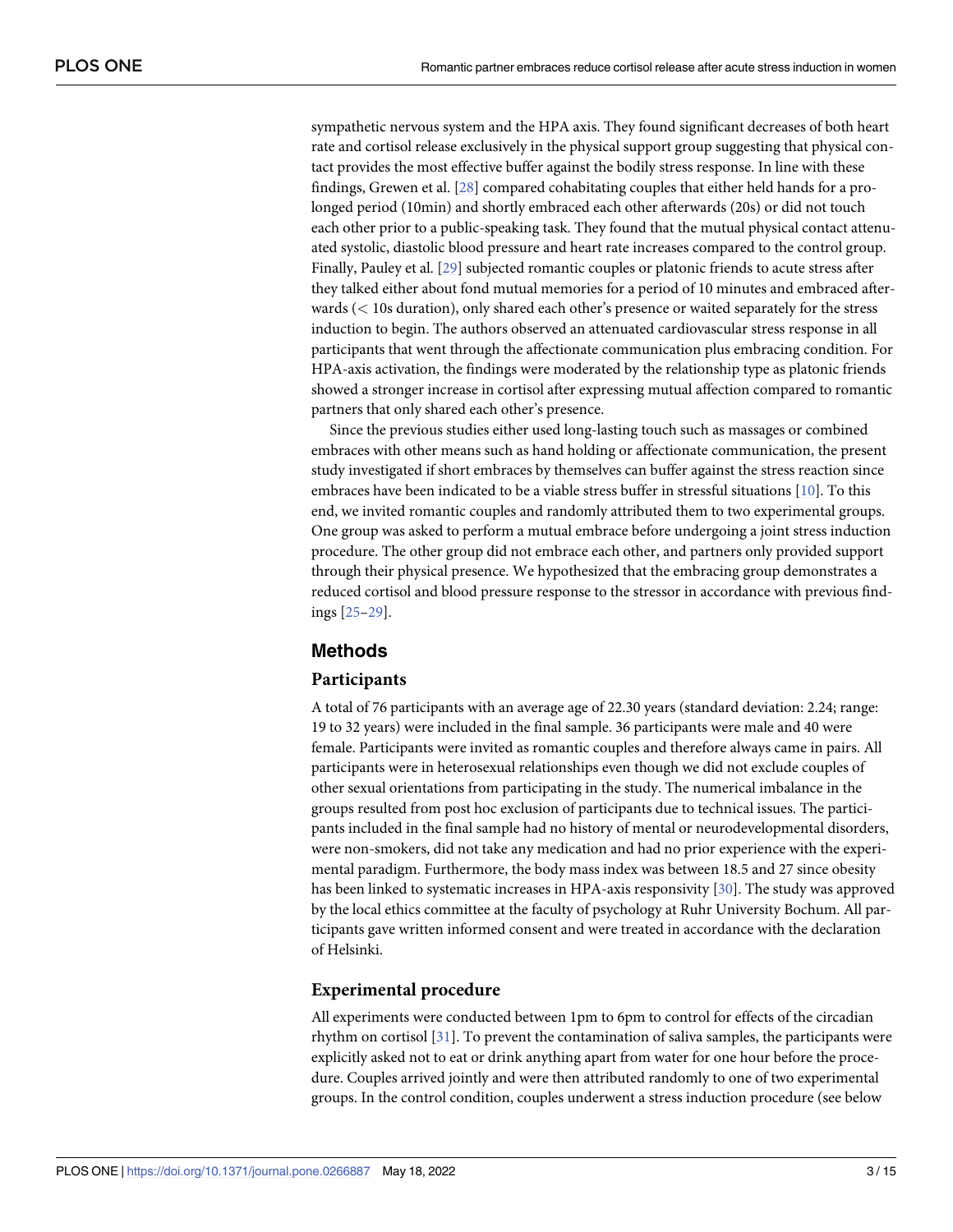<span id="page-3-0"></span>

**Fig 1. A)** In the embrace condition, participants filled out questionnaires and provided a baseline measurement for cortisol, blood pressure and affective state prior to the experimental onset. After this was concluded, a 20s embrace in the absence of the experimenter took place. Following the embrace, the couples were subjected to the SECPT in a group setting with another measurement cycle of cortisol, blood pressure and affective state. 15 and 25 minutes after the SECPT was concluded, another measurement was conducted. **B)** Same as in **A)**, but the partners did not embrace prior to the SECPT.

<https://doi.org/10.1371/journal.pone.0266887.g001>

for detail) together. In the embrace condition, participants went through the identical procedure but also embraced each other once during the experiment. In total, 19 women and 18 men were part of the control group and 21 women and 18 men were part of the embracing group.

After being picked up by the experimenter and being seated in the experimental room, participants in both groups first provided informed written consent. After filling out demographic questionnaires, a baseline saliva sample as well as systolic and diastolic blood pressure were taken (see Fig 1). Furthermore, participants filled out the Positive and Negative Affect Scale (PANAS, [[32](#page-13-0)]). Following baseline measurement, the experimenter either left the room immediately to allow for the stress induction to commence (control condition) or instructed the participants to embrace in a standing position once they left the room and until they re-entered the room (embrace condition). No specific instruction was given to allow for a natural experience of the embrace. The experimenter then left and waited for exactly 20s after which they reentered the room to signal the end of the embrace. As in the control group, the experimenter then left and the stress induction procedure began.

In both groups, a previously unknown experimenter (randomly chosen to be female or male) entered the room dressed in a lab coat. This experimenter was briefed to act neutral and distanced to the participants both during the instructions and during the stress procedure itself. The participants were then informed about the stress procedure, namely the Socially Evaluated Cold Pressor Test (SECPT) which has been evaluated for group testing scenarios [\[33\]](#page-13-0). The SECPT requires participants to place their hand with spread fingers in an ice-cold water bath  $(0-4\degree C)$  for a maximum of three minutes upon which the experimenter ends the procedure. Participants were instructed that they could remove their hand if the procedure could no longer be endured at any time. During the SECPT, participants were furthermore filmed by a camera to which they were asked to constantly hold eye contact. They were also asked not to talk during the procedure. Any violations of these instructions were continuously remarked by the experimenter. After one minute of the SECPT start, the blood pressure was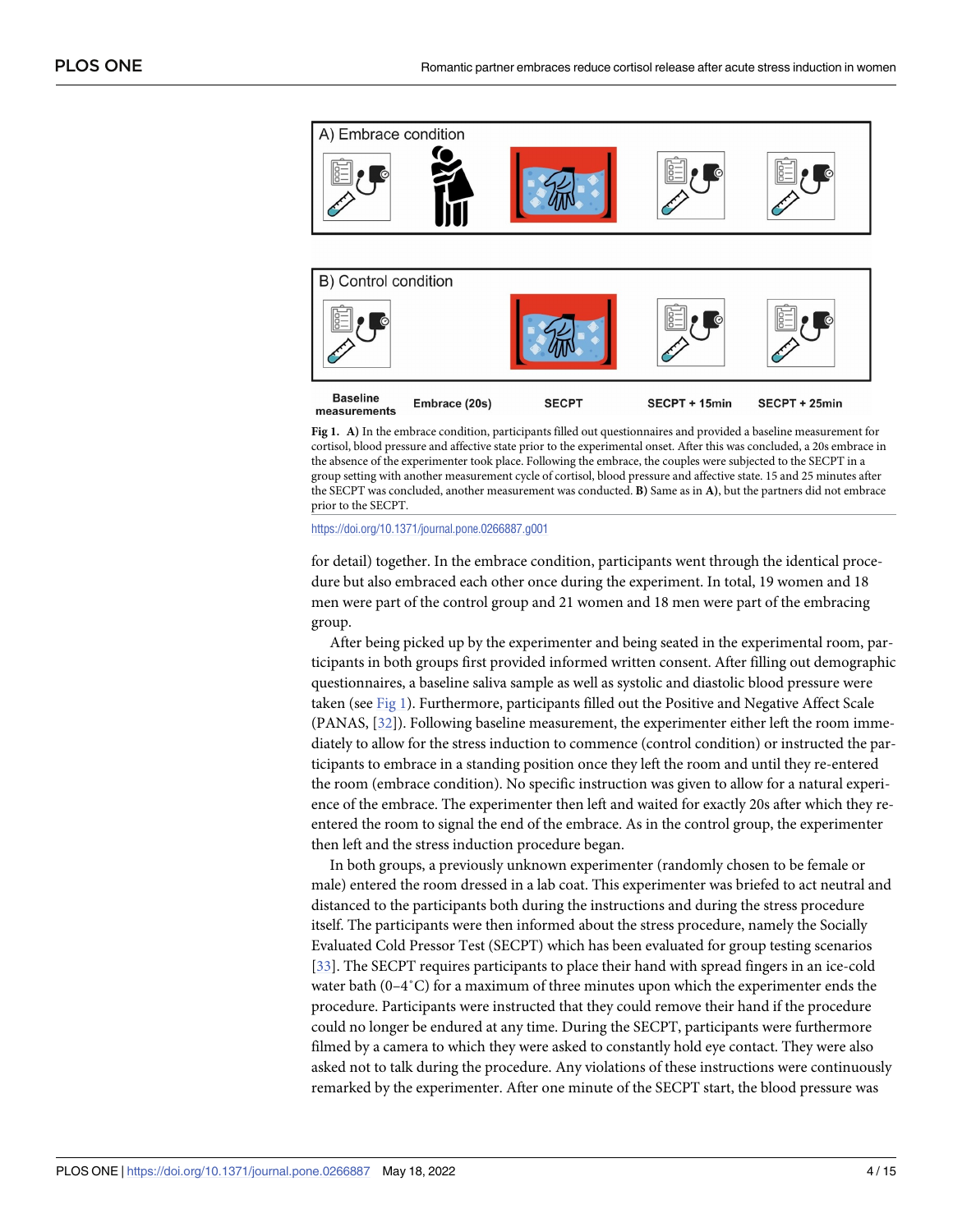<span id="page-4-0"></span>taken again, regardless of whether the procedure was aborted or not. After the procedure had ended, another saliva sample was immediately taken, and the participants filled out another PANAS questionnaire as well as subjective stress questionnaires about the SECPT. Here, the participants had to indicate on a scale from 0–100 how difficult, painful, stressful and unpleasant the SECPT procedure had been. The experimenter for the SECPT then left the room and the original experimenter came back.

Following the SECPT, the couples were separated from each other to fill out the Relationship Assessment Scale (RAS, [[34](#page-13-0)]). This was done to prevent any influence on the rating by the romantic partners by having to fill out the questionnaire next to them. The RAS is a 7-item questionnaire that assesses the relationship quality on a 5-point Likert scale. Furthermore, both 15 minutes and 25 minutes after the conclusion of the SECPT, another saliva sample, blood pressure and affective ratings using the PANAS questionnaire were taken from the participants. Thus, participants provided four measurements in total (baseline, SECPT, 15min and 25min post SECPT).

#### **Cortisol measurements**

Saliva was collected polypropylene micro salivettes (Sarstedt, Nürmbrecht, Germany). After the end of the experimental session, the samples were stored at -20˚C until further analysis. Cortisol was assessed in an in-house laboratory of the Genetic Psychology and Cognitive Psychology Department at Ruhr University Bochum by using a cortisol enzyme-linked immunosorbent assay (Cortisol Saliva ELISA, IBL, Hamburg, Germany). The intra-assay coefficients of variance (CV) were below 5% and inter-assay CVs were below 15%.

#### **Cardiovascular measurements**

Blood pressure was taken on the left arm using an M700 Intelli IT blood pressure monitor (OMRON, Kyoto, Japan). The left arm was used as the participants were instructed to submerge their right hand under water. The cuff was situated approximately 2 cm above the elbow bend. Participants were asked to rest their arm on the table and remain silent during the measurement to ensure valid results.

#### **Statistical analyses**

Statistical evaluation was performed using R version 4.1.0. Relationship satisfaction was compared between both groups using independent samples t-tests. Cortisol data was log-transformed prior to further analysis. We used a linear mixed model analysis using the lme4 and lmerTest package [\[35,](#page-13-0) [36\]](#page-13-0) as these models can include subjects as a random factor in addition to fixed effects allowing for better generalization to the underlying population [[37](#page-13-0)]. The model was run with (1) cortisol, (2) systolic blood pressure, (3) diastolic blood pressure as well as (4) positive and (5) negative affective state as dependent variables and measurement time point (levels: baseline, SECPT, 15min post SECPT, 25min post SECPT), condition (levels: control, embracing) and sex (levels: women, men) as independent variables. For cortisol, we also included the use of oral contraceptives (OCs) as a covariate due to its known effect of cortisol. Post-hoc tests were performed using the emmeans function to correct for multiple comparisons (Bonferroni method). A post-hoc sensitivity analysis was conducted to determine how much power would have been necessary given the present sample size to detect a withinbetween interaction effect using  $g^*$ Power [[38](#page-13-0)]. Here, we used four groups, four repeated measures, a repeated measures correlation of  $r = 0.7$  and non-sphericity correction of  $\varepsilon = 0.62$  as inputs. 80% power would have been achieved at interaction effects greater than Cohen's  $f = 0.14$ . Data that was only obtained during the SECPT, i.e., difficulty, painfulness,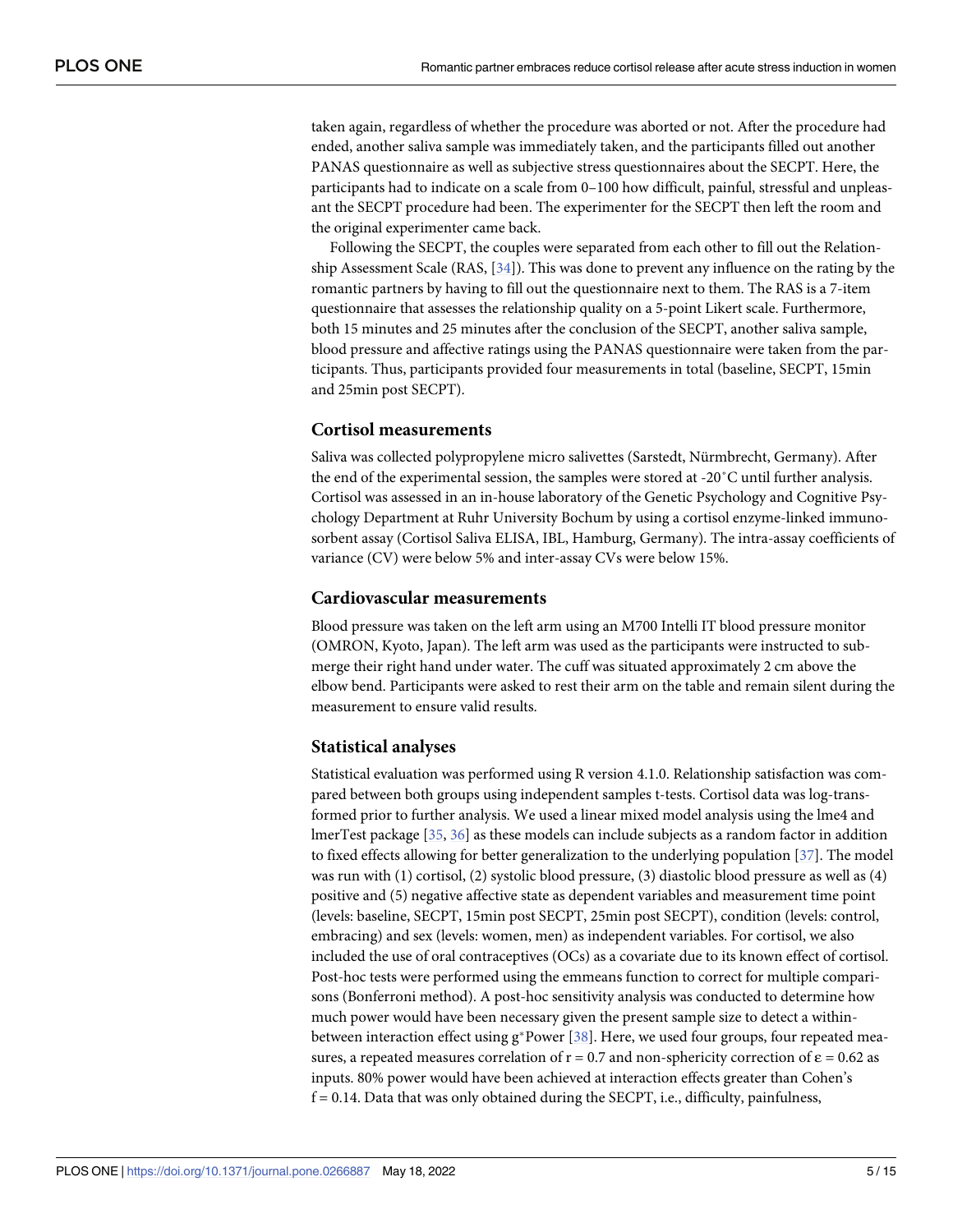<span id="page-5-0"></span>stressfulness, and unpleasantness of the SECPT as well as the duration of the hand in the water were evaluated using a linear model with each of these parameters as dependent variable and group and sex as independent variables.

#### **Results**

#### **Relationship satisfaction**

Relationship satisfaction in the overall sample was high with a mean RAS score of 30.88 (SD =  $\pm$  3.99, maximum score = 35). The two experimental groups showed no difference in relationship satisfaction ( $t_{(73)} = 0.54$ ,  $p = .593$ ). There was furthermore no difference in relationship satisfaction between women and men ( $t_{(73)} = 0.16$ ,  $p = .872$ ).

#### **Cortisol**

We observed significant main effects of measurement time point at 15 min and 25 min post SECPT (*β* = 0.53 [0.38–0.67], SE = 0.07, *t* = 7.12, *p <* .001; *β* = 0.48 [0.33–0.62], SE = 0.07, *t* = 6.42 *p <* .001, respectively). Bonferroni corrected post hoc tests revealed that cortisol levels were increased at 15 min and 25 min post SECPT compared to baseline and the SECPT (all *p*'s *<* .001) indicating that the SECPT overall succeeded in inducing a cortisol response. We also found a significant main effect of sex with men showing a higher cortisol response overall (*β* = 0.37 [0.09–0.65], SE = 0.14, *t* = 2.59, *p* = .012). Finally, we observed a three-way interaction between condition, sex and the measurement time point at 15 and 25min post SECPT (*β* = 0.61 [0.07–1.15], SE = 0.28, *t* = 2.16, *p* = .032; *β* = 0.81 [0.27–1.35], SE = 0.28, *t* = 2.82, *p* = .005, respectively). For differences between the embracing and control groups, we found a significant difference only at 25min post SECPT after Bonferroni correction. Here, post-hoc tests revealed significantly less cortisol concentrations in individuals in the embracing group compared to the control group for women only  $(t = 2.21, p = .028, \text{see Fig 2})$  $(t = 2.21, p = .028, \text{see Fig 2})$  $(t = 2.21, p = .028, \text{see Fig 2})$ . For differences between sexes, we only found significant differences between women and men in the embracing group. Here, women demonstrated significantly lower cortisol levels compared to men at both 15min (*t* = 2.32, *p* = .023) and 25min post SECPT (*t* = 2.34, *p* = .022). Usage of OCs as a covariate did not reach significance in the model ( $\beta$  = -0.15 [-0.58–0.09], SE = 0.21,  $t = 0.71$ ,  $p$ = .480). Descriptive values for cortisol measurements across groups can be found in [Table](#page-7-0) 1. The effect size of the model with and without interactions can be found in S1 [Table](#page-11-0).

#### **Blood pressure**

For systolic blood pressure, we found a significant main effect of measurement time point during the SECPT (*β* = 12.83 [9.53–16.11], SE = 1.68, *t* = 7.62, *p <* .001) and at both the 15min (*β* = -5.47 [-8.76 –-2.18], SE = 1.68, *t* = 3.25 *p <* .001) and 25min post SECPT measurement (*β* = -7.03 [-10.32– -3.74], SE = 1.68, *t* = 4.18, *p <* .001). Bonferroni corrected post-hoc test revealed a significant increase in systolic blood pressure during the SECPT compared to baseline  $(t = 7.62, p < .001)$ , but significant decreases 15min  $(t = 3.25 p < .001)$  and 25min after the SECPT ( $t = 4.18$ ,  $p < .001$ ) compared to baseline (see S1 [Fig\)](#page-11-0). The model for sex also reached significance  $(\beta = 14.79 \, [10.07 - 19.52], \text{SE} = 2.41, t = 6.13, p < .001)$  with men showing higher systolic blood pressure compared to women. No other main effect or interaction reached significance (all *p*'s. *>* .228). Descriptive values for systolic blood pressure measurements across groups can be found in [Table](#page-7-0) 2. The effect size of the model with and without interactions can be found in S1 [Table.](#page-11-0)

For diastolic blood pressure, we only found a significant main effect of measurement time point during the SECPT (*β* = 12.55 [9.43–15.68], SE = 1.60, *t* = 7.86, *p <* .001). Bonferroni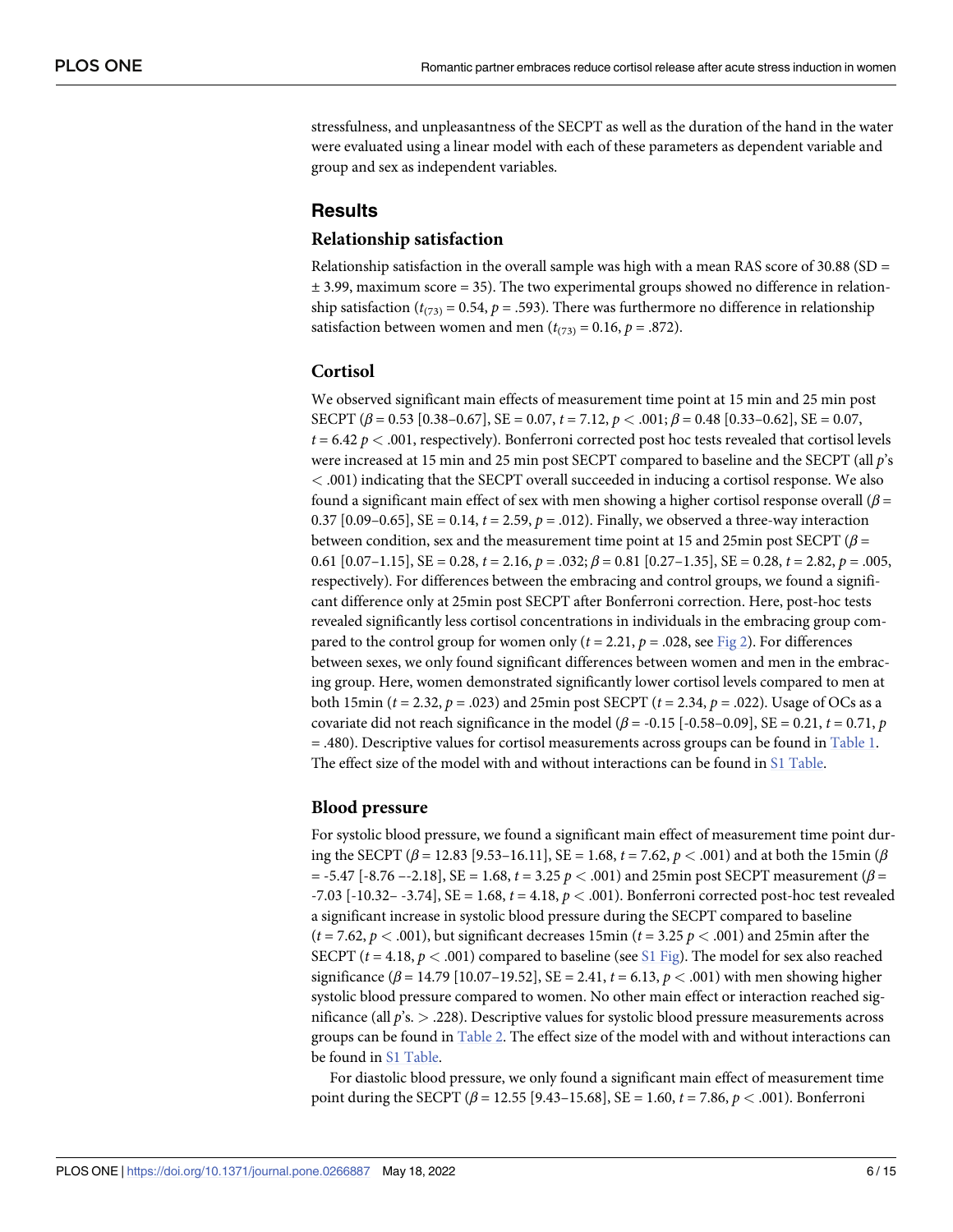<span id="page-6-0"></span>

control condition. White dots represent the median value for each group. Error bars represent the upper and lower quartiles. Group differences between the conditions are marked.  $* = p < .05$ .

<https://doi.org/10.1371/journal.pone.0266887.g002>

corrected post hoc test revealed a significant increase in diastolic blood pressure during the SECPT compared to all other measurement time points (all *p*'s *<* .001, see S2 [Fig\)](#page-11-0). No other main effect or interaction reached significance (all *p*'s *>* .068). Descriptive values for diastolic blood pressure measurements across groups can be found in [Table](#page-8-0) 3. The effect size of the model with and without interactions can be found in S1 [Table.](#page-11-0)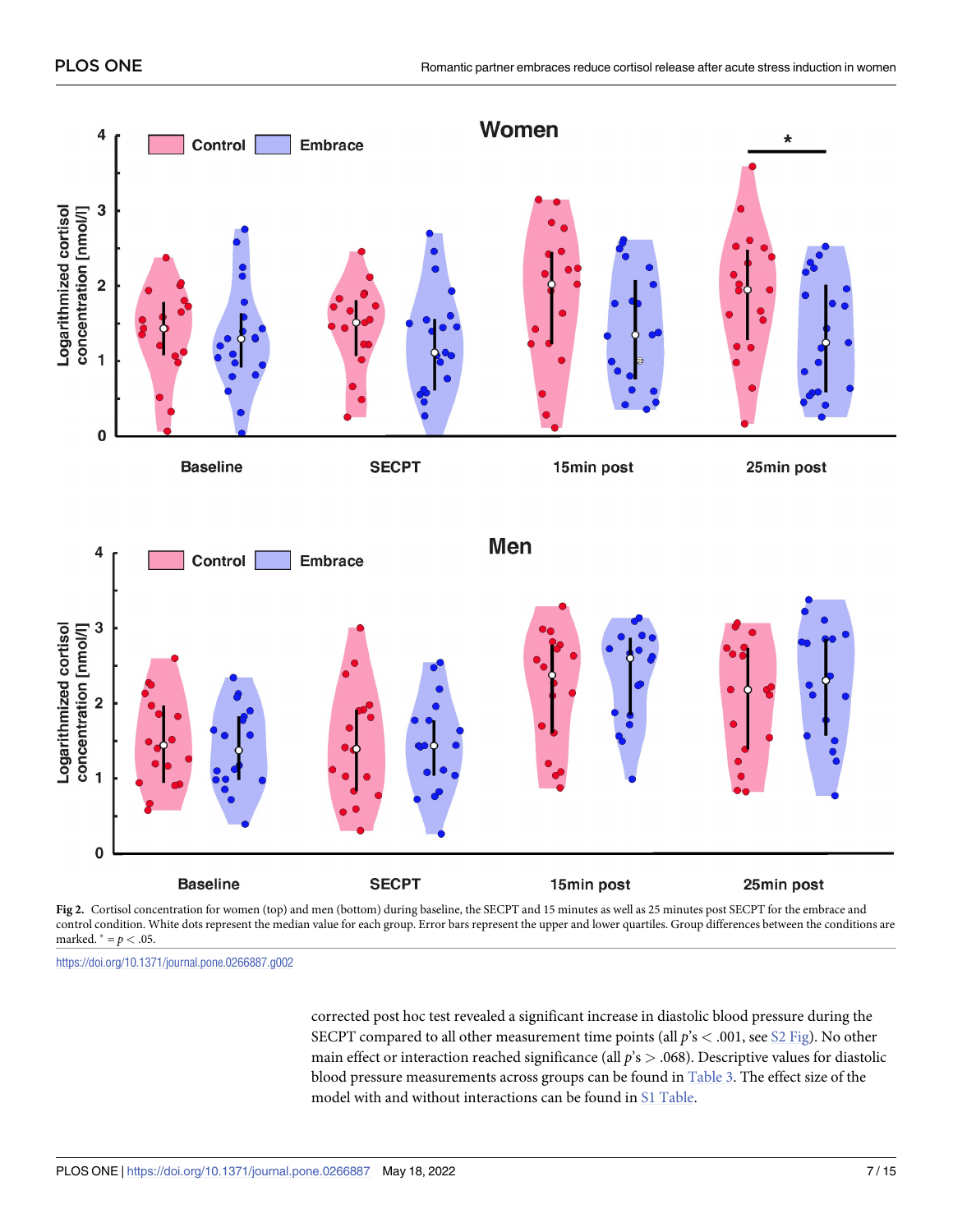| Time point      |         | Women |           |         | Men  |           |
|-----------------|---------|-------|-----------|---------|------|-----------|
|                 | Group   | Mean  | <b>SD</b> | Group   | Mean | <b>SD</b> |
| <b>Baseline</b> | Control | 1.38  | .60       | Control | 1.50 | .60       |
|                 | Embrace | 1.32  | .69       | Embrace | 1.40 | .55       |
|                 | Group   | Mean  | <b>SD</b> | Group   | Mean | <b>SD</b> |
| <b>SECPT</b>    | Control | 1.39  | .62       | Control | 1.46 | .75       |
|                 | Embrace | 1.16  | .88       | Embrace | 1.49 | .62       |
|                 | Group   | Mean  | <b>SD</b> | Group   | Mean | <b>SD</b> |
| 15min post      | Control | 1.83  | .91       | Control | 2.18 | .76       |
|                 | Embrace | 1.42  | .76       | Embrace | 2.34 | .62       |
|                 | Group   | Mean  | <b>SD</b> | Group   | Mean | <b>SD</b> |
| 25min post      | Control | 1.89  | .84       | Control | 2.06 | .77       |
|                 | Embrace | 1.34  | .76       | Embrace | 2.28 | .77       |

<span id="page-7-0"></span>[Table](#page-5-0) 1. Descriptive values (mean value and standard deviation) of logarithmized cortisol values across the four measurement time points broken down by condi**tion and sex.**

<https://doi.org/10.1371/journal.pone.0266887.t001>

#### **Affective state**

For positive affective state, there was a significant main effect of measurement time point at the 15min and 25min post SECPT measurement ( $β$  = -0.14 [-0.27 --0.01], SE = 0.07, *t* = 2.11, *p*  $= .036$ ;  $\beta = -0.29$  [ $-0.42$   $-0.16$ ], SE  $= 0.07$ ,  $t = 4.27$ ,  $p < .001$ , respectively). Bonferroni-corrected post-hoc tests however only reached significance for the 25min post SECPT measurement (see S3 [Fig](#page-11-0)). Here, positive affect decreased with respect to baseline and the SECPT  $(t = 4.27, p < .001; t = 3.88, p < .001$ , respectively). No other main effect or interaction reached significance (all *p*'s *>* .227). Descriptive values for positive affective ratings across groups can be found in [Table](#page-8-0) 4. The effect size of the model with and without interactions can be found in S1 [Table.](#page-11-0)

For negative affective state, there was a significant main effect of measurement time point at the 25min post SECPT measurement (*β* = -0.13 [-0.22 –-0.04], SE = 0.05, *t* = 2.75, *p* = .007, see S4 [Fig\)](#page-11-0). Bonferroni-corrected post-hoc tests revealed a significant decrease in negative affect at the 25min post SECPT measurement compared to the baseline and the SECPT itself  $(t = 2.75, p = .039; t = 4.33, p < .001)$ . No other main effect or interaction reached significance

[Table](#page-5-0) 2. Descriptive values (mean value and standard deviation) of systolic blood pressure values across the four measurement time points broken down by condi**tion and sex.**

| Time point      |         | Women  |                 |                       | Men    |           |
|-----------------|---------|--------|-----------------|-----------------------|--------|-----------|
|                 | Group   | Mean   | SD <sub>1</sub> | Group                 | Mean   | <b>SD</b> |
| <b>Baseline</b> | Control | 113.26 |                 | 14.82 $\vert$ Control | 129.72 | 14.71     |
|                 | Embrace | 114.95 |                 | 14.60   Embrace       | 132.33 | 14.99     |
|                 | Group   | Mean   | SD <sub>1</sub> | Group                 | Mean   | <b>SD</b> |
| <b>SECPT</b>    | Control | 125.37 |                 | $12.98$ Control       | 140.33 | 13.36     |
|                 | Embrace | 129.10 | 17.03           | Embrace               | 146.61 | 17.22     |
|                 | Group   | Mean   | SD <sub>1</sub> | Group                 | Mean   | <b>SD</b> |
| 15min post      | Control | 109.58 |                 | $10.17$ Control       | 121.06 | 10.81     |
|                 | Embrace | 110.33 |                 | 14.14   Embrace       | 127.17 | 15.37     |
|                 | Group   | Mean   | SD <sub>1</sub> | Group                 | Mean   | <b>SD</b> |
| 25min post      | Control | 106.53 |                 | $10.10$ Control       | 118.83 | 13.29     |
|                 | Embrace | 112.05 |                 | $10.36$ Embrace       | 124.06 | 14.73     |

<https://doi.org/10.1371/journal.pone.0266887.t002>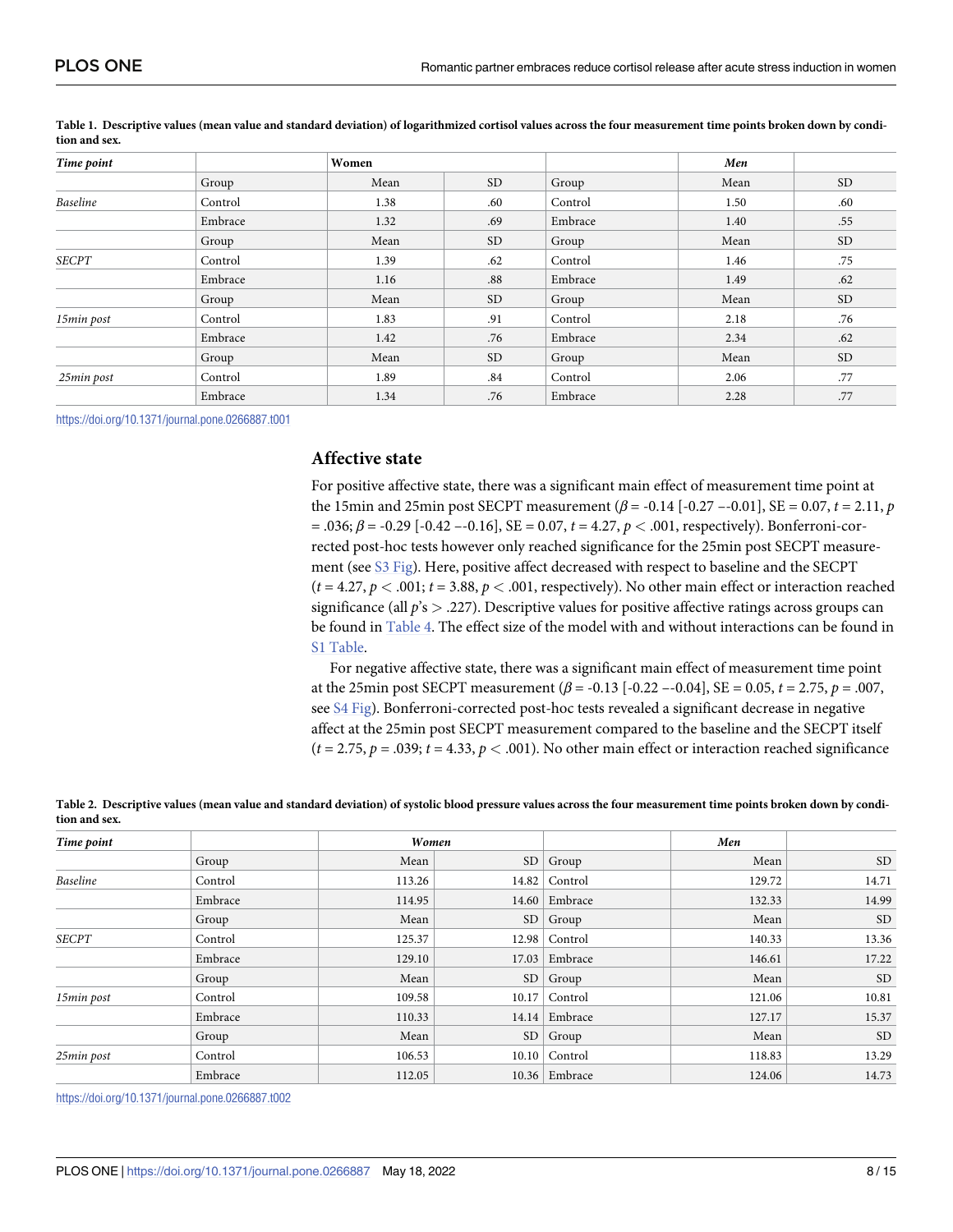| Time point      |         | Women |      |                 | Men   |           |
|-----------------|---------|-------|------|-----------------|-------|-----------|
|                 | Group   | Mean  |      | SD   Group      | Mean  | <b>SD</b> |
| <b>Baseline</b> | Control | 80.26 |      | $12.33$ Control | 77.94 | 12.39     |
|                 | Embrace | 82.67 |      | $12.93$ Embrace | 80.56 | 12.43     |
|                 | Group   | Mean  |      | SD   Group      | Mean  | <b>SD</b> |
| <b>SECPT</b>    | Control | 91.16 |      | $8.40$ Control  | 91.00 | 13.72     |
|                 | Embrace | 93.14 | 9.67 | Embrace         | 96.78 | 13.26     |
|                 | Group   | Mean  | SD   | Group           | Mean  | <b>SD</b> |
| 15min post      | Control | 77.90 |      | $7.56$ Control  | 75.11 | 13.54     |
|                 | Embrace | 81.24 |      | 14.86   Embrace | 79.94 | 10.06     |
|                 | Group   | Mean  |      | SD   Group      | Mean  | <b>SD</b> |
| 25min post      | Control | 78.47 |      | $8.65$ Control  | 75.22 | 11.05     |
|                 | Embrace | 79.81 |      | $11.03$ Embrace | 78.50 | 8.21      |

<span id="page-8-0"></span>[Table](#page-6-0) 3. Descriptive values (mean value and standard deviation) of diastolic blood pressure values across the four measurement time points broken down by condi**tion and sex.**

<https://doi.org/10.1371/journal.pone.0266887.t003>

(all *p*'s *>* .252). Descriptive values for negative affective ratings across groups can be found in [Table](#page-9-0) 5. The effect size of the model with and without interactions can be found in S1 [Table.](#page-11-0)

## **Subjective SECPT ratings and SECPT duration**

We neither found any main effects of condition or sex, nor any interaction for the difficulty, painfulness, stressfulness or unpleasantness ratings of the SECPT (all *p*'s *>* .059). The same was true for the time that the participants held their hands in the ice-cold water (all *p*'s *>* .051). Descriptive values for these measures across groups can be found in [Table](#page-9-0) 6.

# **Discussion**

In the present study, we investigated the efficacy of a short-term embrace on the physiological stress response. To this end, we invited romantic couples and subjected them to the SECPT in a joint testing environment. One group was additionally instructed to embrace each other prior to the stress procedure. We hypothesized that both responses from the sympathetic nervous system as well as from the HPA axis would be decreased through the application of social

[Table](#page-7-0) 4. Descriptive values (mean value and standard deviation) of positive PANAS values across the four measurement time points broken down by condition and **sex.**

| Time point      |         | Women |           |               | Men  |           |
|-----------------|---------|-------|-----------|---------------|------|-----------|
|                 | Group   | Mean  | SD        | Group         | Mean | <b>SD</b> |
| <b>Baseline</b> | Control | 3.21  | .56       | Control       | 3.06 | .55       |
|                 | Embrace | 3.03  | .57       | Embrace       | 2.94 | .56       |
|                 | Group   | Mean  | <b>SD</b> | Group         | Mean | <b>SD</b> |
| <b>SECPT</b>    | Control | 3.23  | .75       | Control       | 3.02 | .81       |
|                 | Embrace | 2.90  |           | .80   Embrace | 3.00 | .69       |
|                 | Group   | Mean  | <b>SD</b> | Group         | Mean | <b>SD</b> |
| 15min post      | Control | 3.07  | .74       | Control       | 2.84 | .65       |
|                 | Embrace | 2.99  | .89       | Embrace       | 2.76 | .73       |
|                 | Group   | Mean  | SD        | Group         | Mean | <b>SD</b> |
| 25min post      | Control | 2.90  | .58       | Control       | 2.61 | .81       |
|                 | Embrace | 2.94  |           | .92 Embrace   | 2.61 | .76       |

<https://doi.org/10.1371/journal.pone.0266887.t004>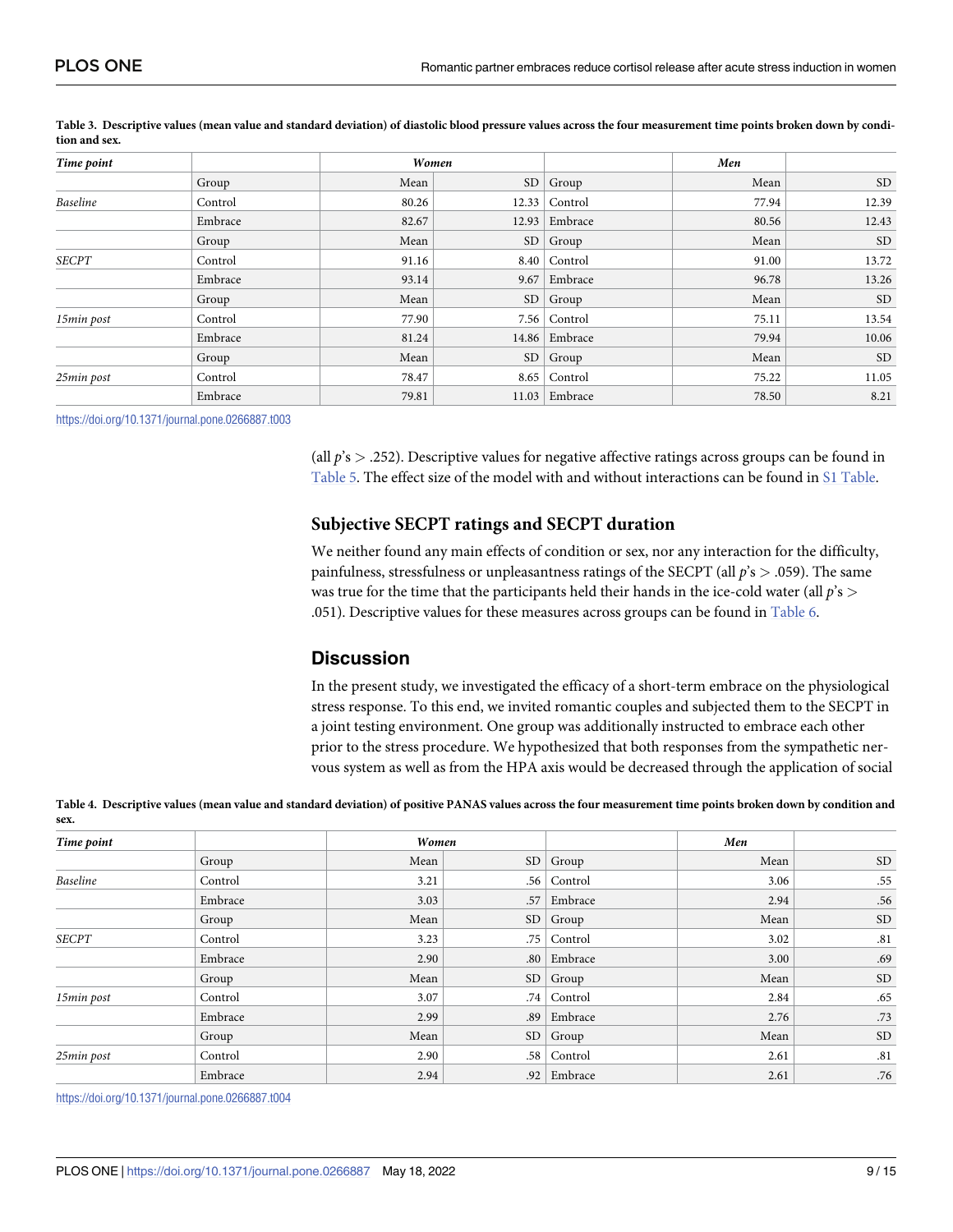| Time point      |         | Women |                  |               | Men  |           |  |
|-----------------|---------|-------|------------------|---------------|------|-----------|--|
|                 | Group   | Mean  | SD               | Group         | Mean | <b>SD</b> |  |
| <b>Baseline</b> | Control | 1.26  | .19              | Control       | 1.22 | .26       |  |
|                 | Embrace | 1.41  | .38 <sup>°</sup> | Embrace       | 1.32 | .42       |  |
|                 | Group   | Mean  | SD               | Group         | Mean | $\rm SD$  |  |
| <b>SECPT</b>    | Control | 1.41  | .43              | Control       | 1.27 | .40       |  |
|                 | Embrace | 1.45  | .39 <sub>1</sub> | Embrace       | 1.40 | .41       |  |
|                 | Group   | Mean  | SD               | Group         | Mean | $\rm SD$  |  |
| 15min post      | Control | 1.20  | .31 <sub>1</sub> | Control       | 1.27 | .55       |  |
|                 | Embrace | 1.23  | .37              | Embrace       | 1.24 | .29       |  |
|                 | Group   | Mean  | SD               | Group         | Mean | $\rm SD$  |  |
| 25min post      | Control | 1.08  | .18 <sub>1</sub> | Control       | 1.21 | .58       |  |
|                 | Embrace | 1.24  |                  | .32   Embrace | 1.18 | .48       |  |

<span id="page-9-0"></span>[Table](#page-8-0) 5. Descriptive values (mean value and standard deviation) of negative PANAS values across the four measurement time points broken down by condition **and sex.**

<https://doi.org/10.1371/journal.pone.0266887.t005>

touch. We could partly confirm our hypothesis as there was a significantly reduced cortisol response in the embracing group compared to the control group. This effect was selective to women and could not be observed in men. Blood pressure as a marker of sympathetic nervous system activity and subjective ratings of affective state were not modulated by the embrace.

A noteworthy finding of our study is the sex difference in the influence of the embrace on cortisol changes in response to the SECPT. We found no evidence that men benefitted from a short-term embrace as a potential stress buffer and our results indicated that this effect is specific to women. The effect was not mediated by differences in relationship quality as there were no difference in relationship satisfaction between women and men. A conceivable explanation for this sex difference could relate to varying levels of oxytocin release between men and women following the embrace. Oxytocin is hypothesized to inhibit the synthesis of adrenocorticotropic hormone in the pituitary gland as it resembles vasopressin in its molecular structure [[39](#page-14-0)]. Rising oxytocin levels are associated with decreases in vasopressin ultimately resulting in decreased cortisol secretion in the human body [[39](#page-14-0)]. While we did not measure oxytocin in the present study, a meta-analytic study on sex differences in affective touch has demonstrated that women perceive affective touch as significantly more pleasant compared to men [[40](#page-14-0)]. Moreover, oxytocin has been demonstrated to be directly correlated with the perceived pleasantness of gentle touch [\[41\]](#page-14-0). Therefore, the mutual embrace might have elicited higher levels of perceived pleasantness and thus higher levels of oxytocin release in women compared to men which could explain the observed difference. Another explanation could relate to the "tend-and-befriend" hypothesis which states that women respond differentially to stress-inducing events in the environment compared to men [\[42\]](#page-14-0). According to this hypothesis, women respond to stressful situations via an increase in care and protection for offspring, which in turn reduces the bodily stress response through an increase in oxytocin. This

| Table 6. Descriptive values (mean value and standard deviation) of the SECPT ratings and the duration of the SECPT broken down by condition and sex. |                   |                   |                   |                       |                    |  |  |  |
|------------------------------------------------------------------------------------------------------------------------------------------------------|-------------------|-------------------|-------------------|-----------------------|--------------------|--|--|--|
|                                                                                                                                                      | Difficulty        | Painfulness       | Stressfulness     | <b>Unpleasantness</b> | Duration in s      |  |  |  |
| Embrace women                                                                                                                                        | $69.05 + 27.73$   | $55.24 \pm 32.03$ | $44.29 \pm 24.61$ | $73.81 + 25.39$       | $148.0 \pm 57.56$  |  |  |  |
| Embrace men                                                                                                                                          | $62.78 + 24.49$   | $45.56 \pm 29.35$ | $41.67 + 23.33$   | $62.78 + 24.92$       | $166.50 + 39.32$   |  |  |  |
| Control women                                                                                                                                        | $70.35 + 33.25$   | $61.58 + 33.54$   | $54.74 + 31.33$   | $74.74 + 27.56$       | $143.68 \pm 58.13$ |  |  |  |
| Control men                                                                                                                                          | $51.11 \pm 30.66$ | $54.44 \pm 31.29$ | $44.44 \pm 24.79$ | $67.78 \pm 17.00$     | $169.72 \pm 34.91$ |  |  |  |

[Table](#page-8-0) 6. Descriptive values (mean value and standard deviation) of the SECPT ratings and the duration of the SECPT broken down by condition and sex.

<https://doi.org/10.1371/journal.pone.0266887.t006>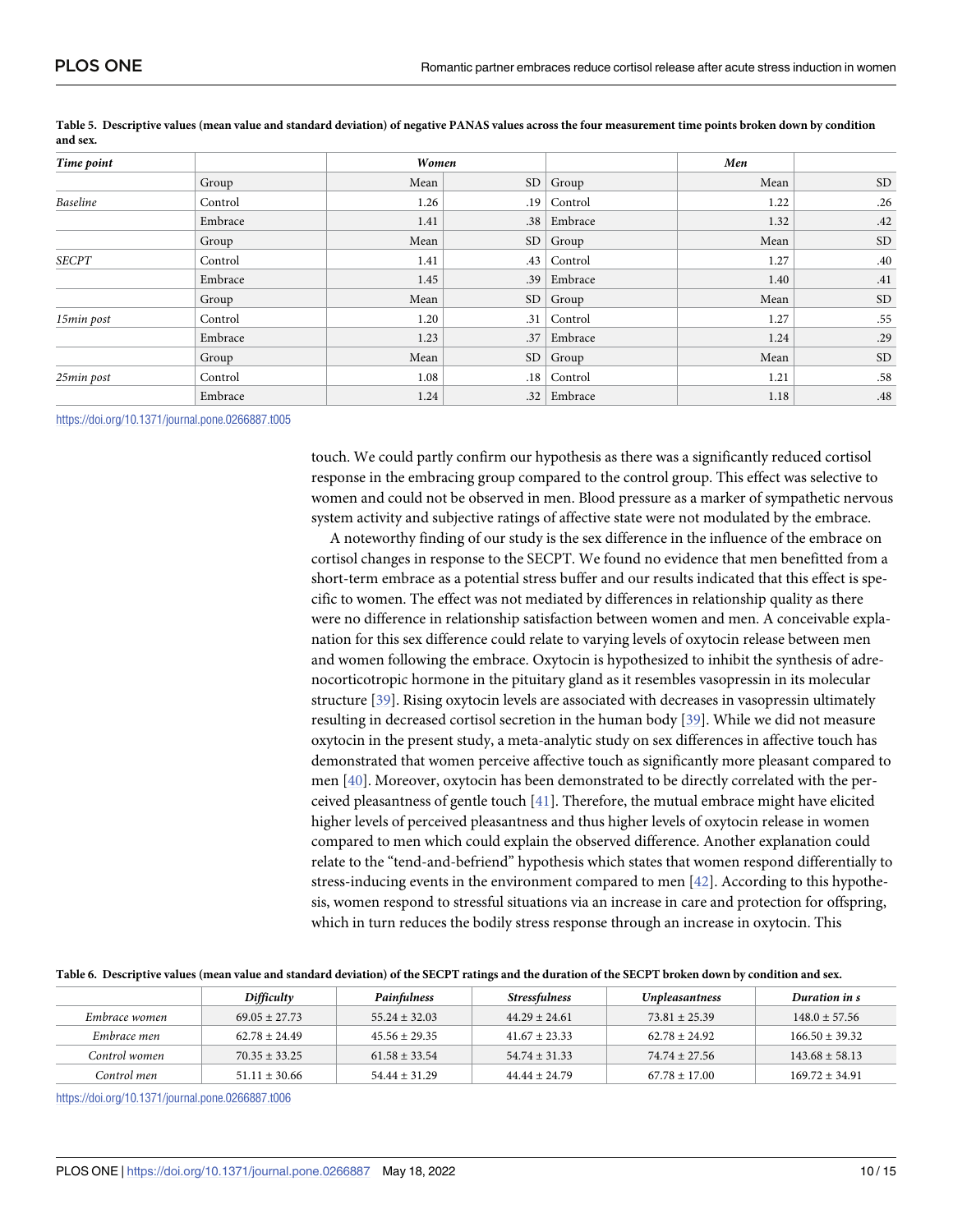<span id="page-10-0"></span>evolutionary conserved mechanism to increase offspring survival could thus generalize to a variety of stressful situations. It should be noted however that a study investigating the oxytocin release in response to stress did not find marked sex differences [[43](#page-14-0)]. Thus, this sex difference requires additional research.

Our results have implications for everyday life situations since increases in glucocorticoids have been shown to impair memory retrieval and executive functioning [[44](#page-14-0)–[47](#page-14-0)]. Memory traces show impaired retrieval under higher cortisol levels, especially if they have a negative valence [\[48–50](#page-14-0)]. Since everyday situations like an upcoming examination are associated with a pronounced cortisol increase [\[51\]](#page-14-0), it is important to consider potential buffers against the negative effects of cortisol secretion on memory retrieval. In contrast to long massages or prolonged hand-holding as performed in previous studies [\[27,](#page-13-0) [28\]](#page-13-0), a short-term embrace could be considered a highly feasible method in everyday life to buffer against these effects based on the findings of our study. It remains however an open question whether this effect is limited to romantic partner embraces or generalizes also to embraces between platonic friends. A recent survey study investigating the role of social touch on mental health aspects such as feelings of anxiety found that health benefits seem to be mostly linked to non-sexual intimate touch [[52](#page-14-0)]. This finding would be in line with the observed effect in the study by Pauley et al. [\[29](#page-13-0)] in which relationship type moderated the cortisol reactivity in the participants. Future research is needed to further investigate this issue.

In contrast to our hypotheses, we did not observe any changes in sympathetic nervous system activity indicated by the absence of group difference in blood pressure, regardless of sex. This result is not in accordance with previous findings where prolonged exposure to social touch or affectionate communication resulted in reduced sympathetic nervous system activity indicated by decreased blood pressure and heart rate or increased heart rate variability [[25](#page-13-0), [27–29](#page-13-0)]. A possible explanation could relate to the pain associated with the SECPT as no other of the previously reported studies used a painful stimulus to induce stress. Pain strongly engages the sympathetic nervous system and is thus difficult to reduce [[53](#page-14-0)]. Another possible explanation why we could not observe changes in blood pressure could relate to the time course of our experiment. The SECPT in our experiment took place immediately after the embrace. The very quick succession of the SECPT might have prevented the buffering effects of oxytocin to take effect as the blood concentration could have been too low at this point in time. Since this should have however also affected results for HPA-axis activation, this explanation is less likely.

Our study is subject to a few limitations that need to be acknowledged. First, while we controlled for OCs using them as covariates in the model, we did not collect data on the menstrual cycle in women that has been demonstrated to influence cortisol secretion [\[54\]](#page-14-0). Since our sample was randomly attributed to the experimental groups, it is however unlikely that there were systematic differences in cycle phases. Another limitation was the lack of an oxytocin measure which could have informed us about changes in oxytocin levels across the study, especially during the SECPT. It should be noted however that peripheral hematic and salivary oxytocin levels have been called into question whether they provide accurate measurements for oxytocin levels in the brain where the HPA axis is regulated [[55\]](#page-14-0). A final limitation concerns the lack of an affective evaluation of the embrace since it could have illuminated whether men truly perceived the embrace as less pleasant compared to women.

In conclusion, we found a cortisol-buffering effect of embraces between romantic partners following a stress induction procedure. The effect was specific to women. This finding could have implications for stress reduction in everyday situations that often induce stress like exams, oral presentations or job interviews. Importantly, we also want to highlight our findings in the context of the COVID-19 pandemic that has substantially increased stress and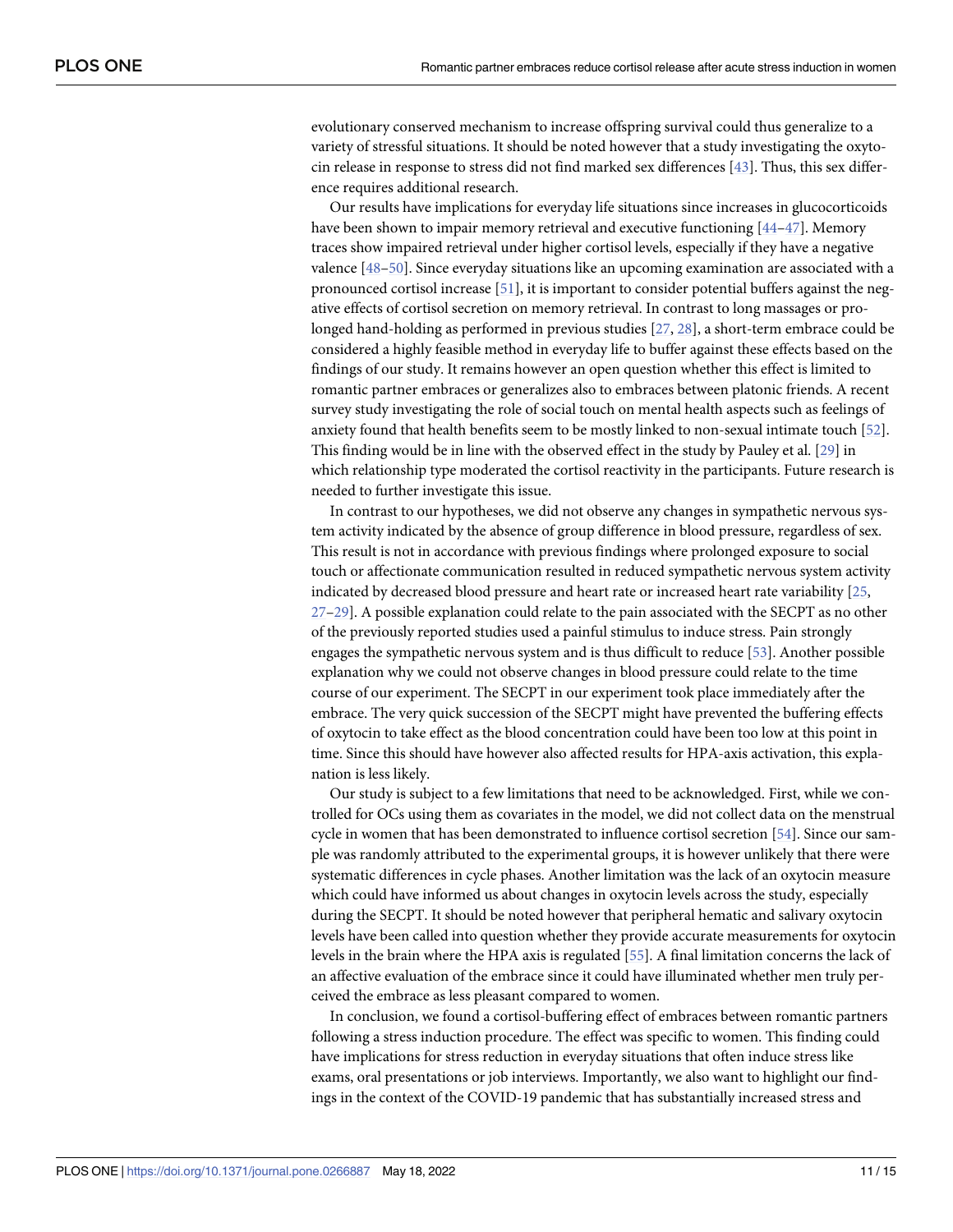<span id="page-11-0"></span>depression levels in many individuals due to economic and social restrictions [[56](#page-14-0), [57](#page-14-0)]. It could be conceived that these increases in everyday stress are in part due to the lack of social affective touch through the means of for example embraces. Future research needs to be conducted to identify the long-term impact of the pandemic on stress and social touch behavior.

# **Supporting information**

**S1 [Table.](http://www.plosone.org/article/fetchSingleRepresentation.action?uri=info:doi/10.1371/journal.pone.0266887.s001) Effect sizes of the models with and without interactions for cortisol, diastolic and systolic blood pressure as well as positive and negative affect.** Both R2 and Cohen's f are given as effect size measures. (DOCX)

**S1 [Fig](http://www.plosone.org/article/fetchSingleRepresentation.action?uri=info:doi/10.1371/journal.pone.0266887.s002).** Systolic blood pressure for women (top) and men (bottom) during baseline, the SECPT and 15 minutes as well as 25 minutes post SECPT for the embrace and control condition. White dots represent the median value for each group. Error bars represent the upper and lower quartiles.

(TIF)

**S2 [Fig](http://www.plosone.org/article/fetchSingleRepresentation.action?uri=info:doi/10.1371/journal.pone.0266887.s003).** Diastolic blood pressure for women (top) and men (bottom) during baseline, the SECPT and 15 minutes as well as 25 minutes post SECPT for the embrace and control condition. White dots represent the median value for each group. Error bars represent the upper and lower quartiles.

(TIF)

**S3 [Fig](http://www.plosone.org/article/fetchSingleRepresentation.action?uri=info:doi/10.1371/journal.pone.0266887.s004).** Positive affect ratings for women (top) and men (bottom) during the baseline, SECPT and 15 minutes as well as 25 minutes post SECPT for the embrace and control condition. White dots represent the median value for each group. Error bars represent the upper and lower quartiles.

(TIF)

**S4 [Fig](http://www.plosone.org/article/fetchSingleRepresentation.action?uri=info:doi/10.1371/journal.pone.0266887.s005).** Negative affect ratings for women (top) and men (bottom) during the baseline, SECPT and 15 minutes as well as 25 minutes post SECPT for the embrace and control condition. White dots represent the median value for each group. Error bars represent the upper and lower quartiles.

(TIF)

# **Author Contributions**

**Conceptualization:** Oliver T. Wolf, Sebastian Ocklenburg, Julian Packheiser.

**Data curation:** Gesa Berretz, Chantal Cebula, Blanca Maria Wortelmann, Panagiota Papadopoulou, Julian Packheiser.

**Formal analysis:** Gesa Berretz, Julian Packheiser.

**Funding acquisition:** Oliver T. Wolf, Sebastian Ocklenburg.

**Investigation:** Oliver T. Wolf, Julian Packheiser.

**Methodology:** Gesa Berretz, Chantal Cebula, Blanca Maria Wortelmann, Panagiota Papadopoulou, Sebastian Ocklenburg, Julian Packheiser.

**Project administration:** Sebastian Ocklenburg, Julian Packheiser.

**Resources:** Oliver T. Wolf.

**Software:** Julian Packheiser.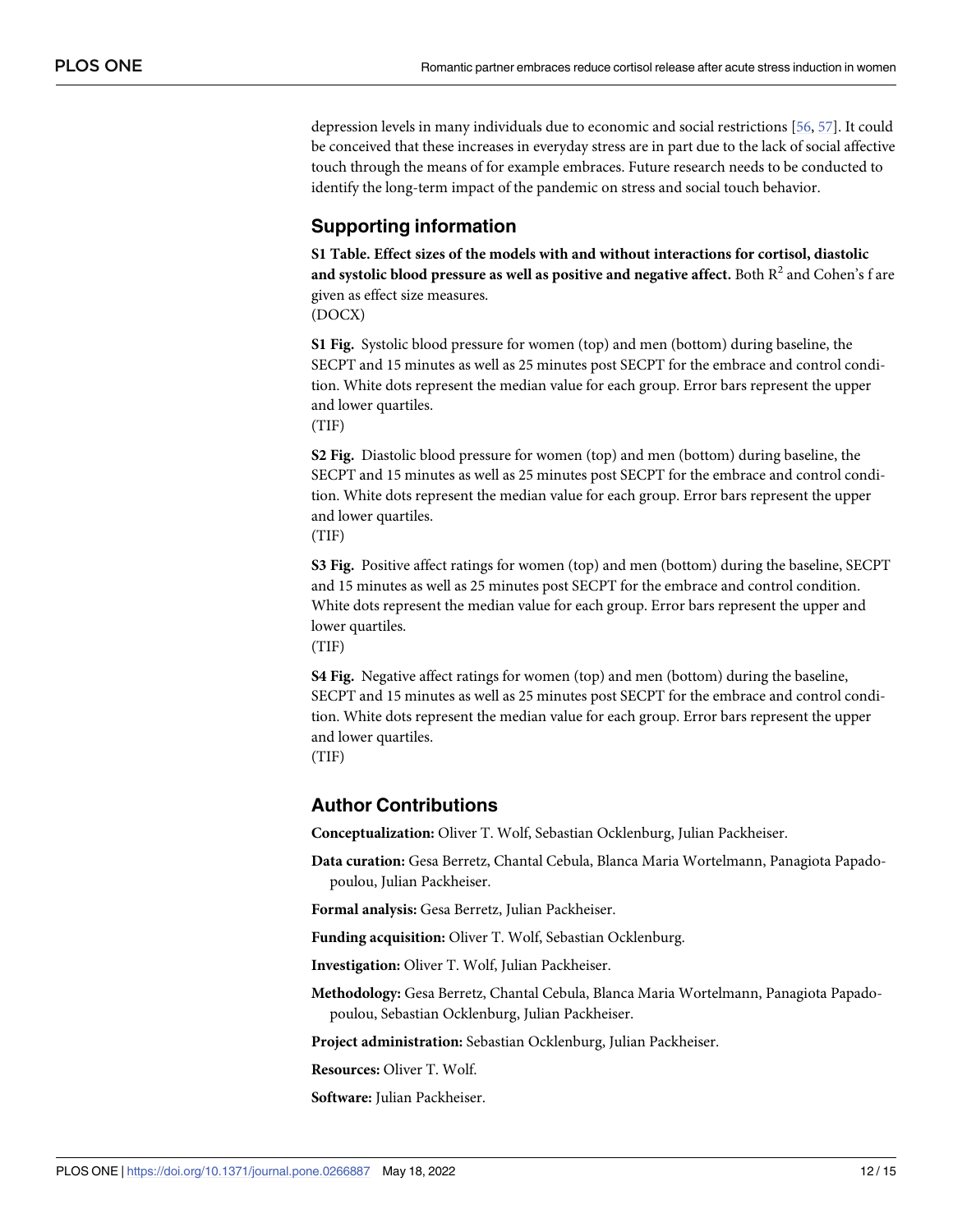<span id="page-12-0"></span>**Supervision:** Oliver T. Wolf, Sebastian Ocklenburg, Julian Packheiser.

**Validation:** Gesa Berretz.

**Visualization:** Gesa Berretz, Julian Packheiser.

**Writing – original draft:** Gesa Berretz, Julian Packheiser.

**Writing – review & editing:** Gesa Berretz, Chantal Cebula, Blanca Maria Wortelmann, Panagiota Papadopoulou, Oliver T. Wolf, Sebastian Ocklenburg, Julian Packheiser.

#### **References**

- **[1](#page-0-0).** Forsell LM, Åström JA. Meanings of Hugging: From Greeting Behavior to Touching Implications. Comprehensive Psychology. 2012; 1:02.17.21.CP.1.13. <https://doi.org/10.2466/02.17.21.CP.1.13>
- **[2](#page-0-0).** Ocklenburg S, Packheiser J, Schmitz J, Rook N, Güntürkün O, Peterburs J, et al. Hugs and kisses–The role of motor preferences and emotional lateralization for hemispheric asymmetries in human social touch. Neuroscience & Biobehavioral Reviews. 2018; 95:353–60. [https://doi.org/10.1016/j.neubiorev.](https://doi.org/10.1016/j.neubiorev.2018.10.007) [2018.10.007](https://doi.org/10.1016/j.neubiorev.2018.10.007) PMID: [30339836](http://www.ncbi.nlm.nih.gov/pubmed/30339836)
- **[3](#page-0-0).** Packheiser J, Rook N, Dursun Z, Mesenhöller J, Wenglorz A, Güntürkün O, et al. Embracing your emotions: affective state impacts lateralisation of human embraces. Psychological research. 2019; 83:26– 36. <https://doi.org/10.1007/s00426-018-0985-8> PMID: [29349505](http://www.ncbi.nlm.nih.gov/pubmed/29349505)
- **[4](#page-0-0).** Packheiser J, Schmitz J, Metzen D, Reinke P, Radtke F, Friedrich P, et al. Asymmetries in social touch —motor and emotional biases on lateral preferences in embracing, cradling and kissing. Laterality. 2020; 25:325–48. <https://doi.org/10.1080/1357650X.2019.1690496> PMID: [31739761](http://www.ncbi.nlm.nih.gov/pubmed/31739761)
- **[5](#page-1-0).** Packheiser J, Berretz G, Rook N, Bahr C, Schockenhoff L, Güntürkün O, et al. Investigating real-life emotions in romantic couples: a mobile EEG study. Scientific reports. 2020; 11.
- **[6](#page-1-0).** Dueren AL, Vafeiadou A, Edgar C, Banissy MJ. The influence of duration, arm crossing style, gender, and emotional closeness on hugging behaviour. Acta Psychologica. 2021; 221:103441. Epub 2021/11/ 02. <https://doi.org/10.1016/j.actpsy.2021.103441> PMID: [34739902.](http://www.ncbi.nlm.nih.gov/pubmed/34739902)
- **[7](#page-1-0).** Light KC, Grewen KM, Amico JA. More frequent partner hugs and higher oxytocin levels are linked to lower blood pressure and heart rate in premenopausal women. Biological psychology. 2005; 69:5–21. <https://doi.org/10.1016/j.biopsycho.2004.11.002> PMID: [15740822](http://www.ncbi.nlm.nih.gov/pubmed/15740822)
- **[8](#page-1-0).** van Raalte LJ, Floyd K. Daily hugging predicts lower levels of two proinflammatory cytokines. Western Journal of Communication. 2020:1–20.
- **[9](#page-1-0).** Ocklenburg S, Malek IM, Reichart JS, Katona L, Luhmann M, Packheiser J. Give me a hug–More frequent everyday embracing is associated with better daily mood in lonely individuals. 2021.
- **[10](#page-2-0).** Cohen S, Janicki-Deverts D, Turner RB, Doyle WJ. Does hugging provide stress-buffering social support? A study of susceptibility to upper respiratory infection and illness. Psychological science. 2015; 26:135–47. <https://doi.org/10.1177/0956797614559284> PMID: [25526910](http://www.ncbi.nlm.nih.gov/pubmed/25526910)
- **[11](#page-1-0).** Berretz G, Wolf OT, Güntürkün O, Ocklenburg S. Atypical lateralization in neurodevelopmental and psychiatric disorders: What is the role of stress. cortex. 2020; 125:215-32. [https://doi.org/10.1016/j.cortex.](https://doi.org/10.1016/j.cortex.2019.12.019) [2019.12.019](https://doi.org/10.1016/j.cortex.2019.12.019) PMID: [32035318](http://www.ncbi.nlm.nih.gov/pubmed/32035318)
- **12.** Iacovides A, Fountoulakis K, Kaprinis S, Kaprinis G. The relationship between job stress, burnout and clinical depression. Journal of Affective Disorders. 2003; 75:209–21. [https://doi.org/10.1016/s0165-](https://doi.org/10.1016/s0165-0327%2802%2900101-5) [0327\(02\)00101-5](https://doi.org/10.1016/s0165-0327%2802%2900101-5) PMID: [12880934](http://www.ncbi.nlm.nih.gov/pubmed/12880934)
- **[13](#page-1-0).** Shin LM, Liberzon I. The neurocircuitry of fear, stress, and anxiety disorders. Neuropsychopharmacology. 2010; 35:169–91. <https://doi.org/10.1038/npp.2009.83> PMID: [19625997](http://www.ncbi.nlm.nih.gov/pubmed/19625997)
- **[14](#page-1-0).** Bolger N, DeLongis A, Kessler RC, Schilling EA. Effects of daily stress on negative mood. Journal of personality and social psychology. 1989; 57:808. <https://doi.org/10.1037//0022-3514.57.5.808> PMID: [2810026](http://www.ncbi.nlm.nih.gov/pubmed/2810026)
- **[15](#page-1-0).** Ulrich-Lai YM, Herman JP. Neural regulation of endocrine and autonomic stress responses. Nature reviews neuroscience. 2009; 10:397–409. <https://doi.org/10.1038/nrn2647> PMID: [19469025](http://www.ncbi.nlm.nih.gov/pubmed/19469025)
- **[16](#page-1-0).** Joëls M, Baram TZ. The neuro-symphony of stress. Nature reviews neuroscience. 2009; 10:459–66. <https://doi.org/10.1038/nrn2632> PMID: [19339973](http://www.ncbi.nlm.nih.gov/pubmed/19339973)
- **[17](#page-1-0).** de Kloet ER, Joëls M, Holsboer F. Stress and the brain: from adaptation to disease. Nature reviews neuroscience. 2005; 6:463–75. <https://doi.org/10.1038/nrn1683> PMID: [15891777](http://www.ncbi.nlm.nih.gov/pubmed/15891777)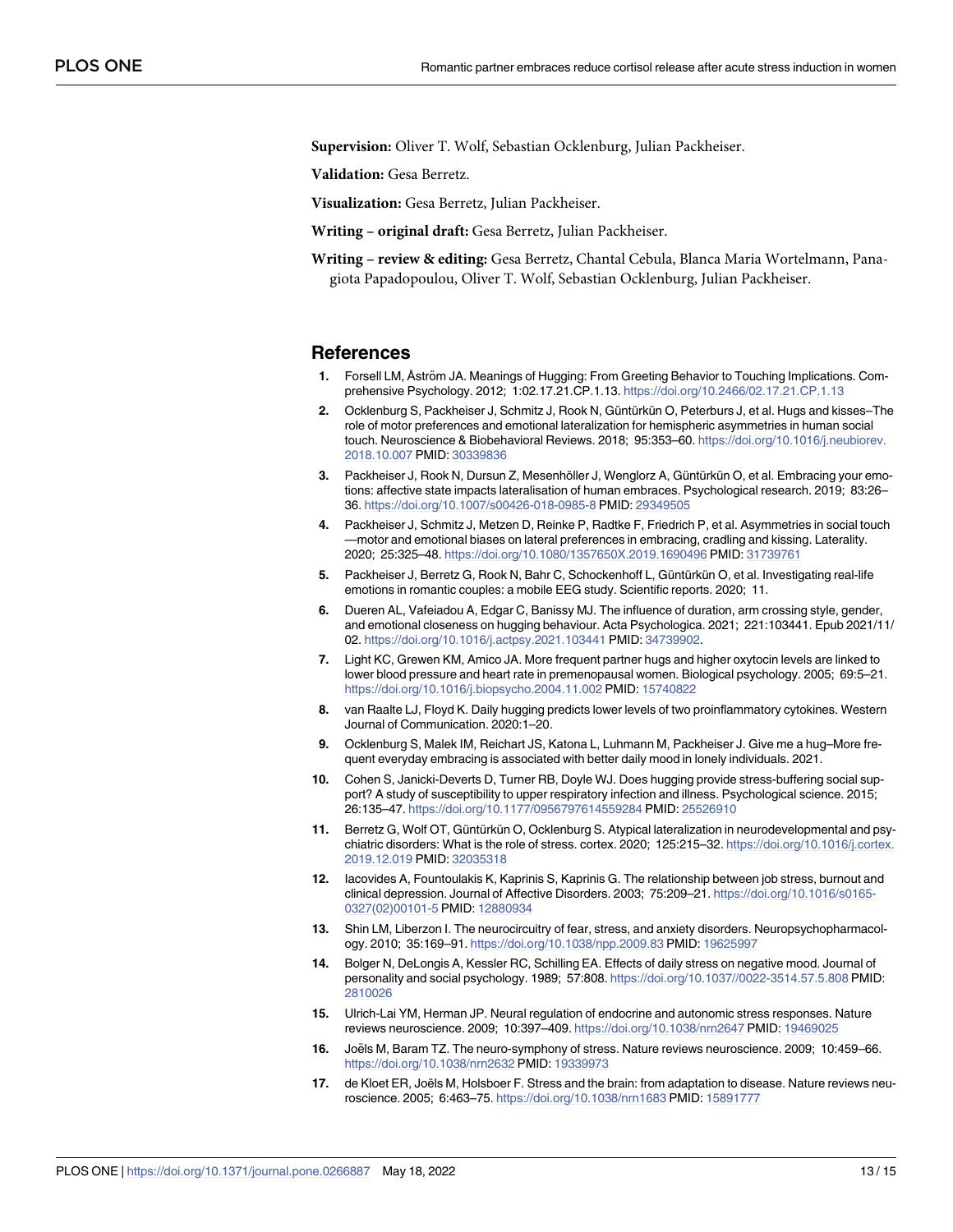- <span id="page-13-0"></span>**[18](#page-1-0).** Birkett MA. The Trier Social Stress Test protocol for inducing psychological stress. Journal of visualized experiments: JoVE. 2011. <https://doi.org/10.3791/3238> PMID: [22042290](http://www.ncbi.nlm.nih.gov/pubmed/22042290)
- **[19](#page-1-0).** Mitchell MS, Greenbaum RL, Vogel RM, Mawritz MB, Keating DJ. Can you handle the pressure? The effect of performance pressure on stress appraisals, self-regulation, and behavior. Academy of Management Journal. 2019; 62:531–52.
- **[20](#page-1-0).** Heinrichs M, Baumgartner T, Kirschbaum C, Ehlert U. Social support and oxytocin interact to suppress cortisol and subjective responses to psychosocial stress. Biological psychiatry. 2003; 54:1389–98. [https://doi.org/10.1016/s0006-3223\(03\)00465-7](https://doi.org/10.1016/s0006-3223%2803%2900465-7) PMID: [14675803](http://www.ncbi.nlm.nih.gov/pubmed/14675803)
- **[21](#page-1-0).** Kirschbaum C, Pirke K-M, Hellhammer DH. The 'Trier Social Stress Test'–a tool for investigating psychobiological stress responses in a laboratory setting. Neuropsychobiology. 1993; 28:76–81. <https://doi.org/10.1159/000119004> PMID: [8255414](http://www.ncbi.nlm.nih.gov/pubmed/8255414)
- **[22](#page-1-0).** Smith AS, Wang Z. Hypothalamic oxytocin mediates social buffering of the stress response. Biological psychiatry. 2014; 76:281–8. <https://doi.org/10.1016/j.biopsych.2013.09.017> PMID: [24183103](http://www.ncbi.nlm.nih.gov/pubmed/24183103)
- **[23](#page-1-0).** Tang Y, Benusiglio D, Lefevre A, Hilfiger L, Althammer F, Bludau A, et al. Social touch promotes interfemale communication via activation of parvocellular oxytocin neurons. Nature Neuroscience. 2020; 23:1125–37. <https://doi.org/10.1038/s41593-020-0674-y> PMID: [32719563](http://www.ncbi.nlm.nih.gov/pubmed/32719563)
- **[24](#page-1-0).** Uvnäs-Moberg K. Oxytocin may mediate the benefits of positive social interaction and emotions. Psychoneuroendocrinology. 1998; 23:819–35. [https://doi.org/10.1016/s0306-4530\(98\)00056-0](https://doi.org/10.1016/s0306-4530%2898%2900056-0) PMID: [9924739](http://www.ncbi.nlm.nih.gov/pubmed/9924739)
- **[25](#page-2-0).** Meier M, Unternaehrer E, Dimitroff SJ, Benz ABE, Bentele UU, Schorpp SM, et al. Standardized massage interventions as protocols for the induction of psychophysiological relaxation in the laboratory: a block randomized, controlled trial. Scientific reports. 2020; 10:1–12. [https://doi.org/10.1038/s41598-](https://doi.org/10.1038/s41598-019-56847-4) [019-56847-4](https://doi.org/10.1038/s41598-019-56847-4) PMID: [31913322](http://www.ncbi.nlm.nih.gov/pubmed/31913322)
- **[26](#page-1-0).** Sumioka H, Nakae A, Kanai R, Ishiguro H. Huggable communication medium decreases cortisol levels. Scientific reports. 2013; 3:1–6. <https://doi.org/10.1038/srep03034> PMID: [24150186](http://www.ncbi.nlm.nih.gov/pubmed/24150186)
- **[27](#page-10-0).** Ditzen B, Neumann ID, Bodenmann G, Dawans B von, Turner RA, Ehlert U, et al. Effects of different kinds of couple interaction on cortisol and heart rate responses to stress in women. Psychoneuroendocrinology. 2007; 32:565–74. <https://doi.org/10.1016/j.psyneuen.2007.03.011> PMID: [17499441](http://www.ncbi.nlm.nih.gov/pubmed/17499441)
- **[28](#page-10-0).** Grewen KM, Anderson BJ, Girdler SS, Light KC. Warm partner contact is related to lower cardiovascular reactivity. Behav Med. 2003; 29:123–30. <https://doi.org/10.1080/08964280309596065> PMID: [15206831](http://www.ncbi.nlm.nih.gov/pubmed/15206831).
- **[29](#page-2-0).** Pauley PM, Floyd K, Hesse C. The stress-buffering effects of a brief dyadic interaction before an acute stressor. Health Commun. 2015; 30:646–59. Epub 2014/08/04. [https://doi.org/10.1080/10410236.](https://doi.org/10.1080/10410236.2014.888385) [2014.888385](https://doi.org/10.1080/10410236.2014.888385) PMID: [25090099.](http://www.ncbi.nlm.nih.gov/pubmed/25090099)
- **[30](#page-2-0).** Incollingo Rodriguez AC, Epel ES, White ML, Standen EC, Seckl JR, Tomiyama AJ. Hypothalamic-pituitary-adrenal axis dysregulation and cortisol activity in obesity: A systematic review. Psychoneuroendocrinology. 2015; 62:301–18. Epub 2015/08/21. <https://doi.org/10.1016/j.psyneuen.2015.08.014> PMID: [26356039](http://www.ncbi.nlm.nih.gov/pubmed/26356039).
- **[31](#page-2-0).** Labuschagne I, Grace C, Rendell P, Terrett G, Heinrichs M. An introductory guide to conducting the Trier Social Stress Test. Neurosci Biobehav Rev. 2019; 107:686–95. Epub 2019/09/24. [https://doi.org/](https://doi.org/10.1016/j.neubiorev.2019.09.032) [10.1016/j.neubiorev.2019.09.032](https://doi.org/10.1016/j.neubiorev.2019.09.032) PMID: [31560923.](http://www.ncbi.nlm.nih.gov/pubmed/31560923)
- **[32](#page-3-0).** Watson D, Clark LA, Tellegen A. Development and validation of brief measures of positive and negative affect: the PANAS scales. Journal of personality and social psychology. 1988; 54:1063. [https://doi.org/](https://doi.org/10.1037//0022-3514.54.6.1063) [10.1037//0022-3514.54.6.1063](https://doi.org/10.1037//0022-3514.54.6.1063) PMID: [3397865](http://www.ncbi.nlm.nih.gov/pubmed/3397865)
- **[33](#page-3-0).** Minkley N, Schröder TP, Wolf OT, Kirchner WH. The socially evaluated cold-pressor test (SECPT) for groups: Effects of repeated administration of a combined physiological and psychological stressor. Psychoneuroendocrinology. 2014; 45:119–27. <https://doi.org/10.1016/j.psyneuen.2014.03.022> PMID: [24845183](http://www.ncbi.nlm.nih.gov/pubmed/24845183)
- **[34](#page-4-0).** Hendrick SS, Dicke A, Hendrick C. The relationship assessment scale. Journal of social and personal relationships. 1998; 15:137–42.
- **[35](#page-4-0).** Kuznetsova A, Brockhoff PB, Christensen RHB. lmerTest package: tests in linear mixed effects models. Journal of statistical software. 2017; 82:1–26.
- **[36](#page-4-0).** Bates D, Mächler M, Bolker B, Walker S. Fitting linear mixed-effects models using lme4. arXiv preprint arXiv:1406.5823. 2014.
- **[37](#page-4-0).** Barr DJ, Levy R, Scheepers C, Tily HJ. Random effects structure for confirmatory hypothesis testing: Keep it maximal. Journal of memory and language. 2013; 68:255–78. [https://doi.org/10.1016/j.jml.](https://doi.org/10.1016/j.jml.2012.11.001) [2012.11.001](https://doi.org/10.1016/j.jml.2012.11.001) PMID: [24403724](http://www.ncbi.nlm.nih.gov/pubmed/24403724)
- **[38](#page-4-0).** Faul F, Erdfelder E, Lang A-G, Buchner A. G\* Power 3: A flexible statistical power analysis program for the social, behavioral, and biomedical sciences. Behavior research methods. 2007; 39:175–91.